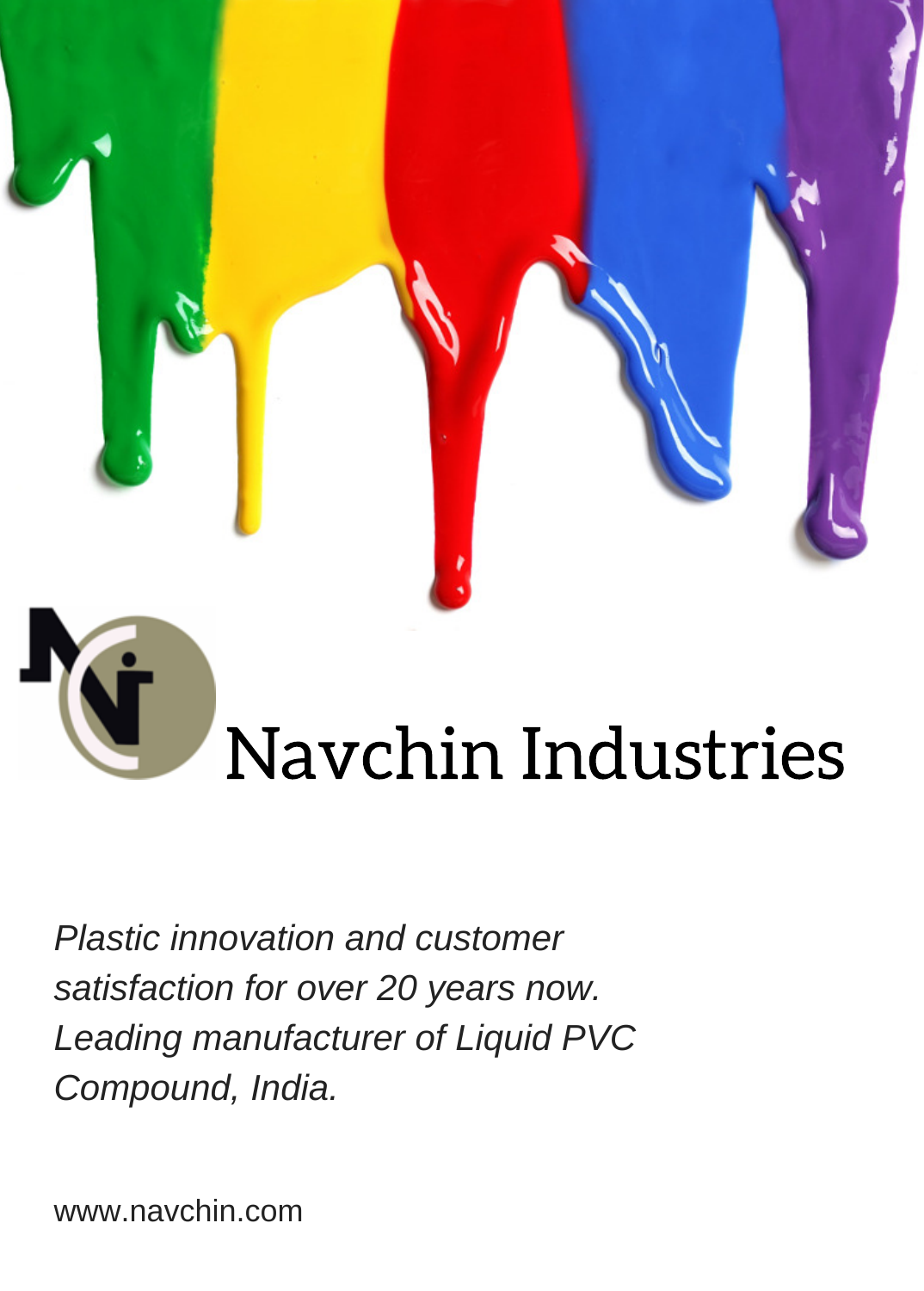

# Geogrid Coatings

*We provide high quality Liquid PVC for coating Geogrid textiles used to reinforce retaining walls as well as subbases or subsoils below road constructions*



*We provide high quality Liquid PVC for coating Tarpaulin textiles used in residential and industrial coverings, textile architecture, covering for trucks and many other segments*



Conveyor Belt Coatings *We provide high quality Liquid PVC for coating Conveyor Belts used used in self unloading bulk freighters and in live bottom trucks.*

Navchin Industries, India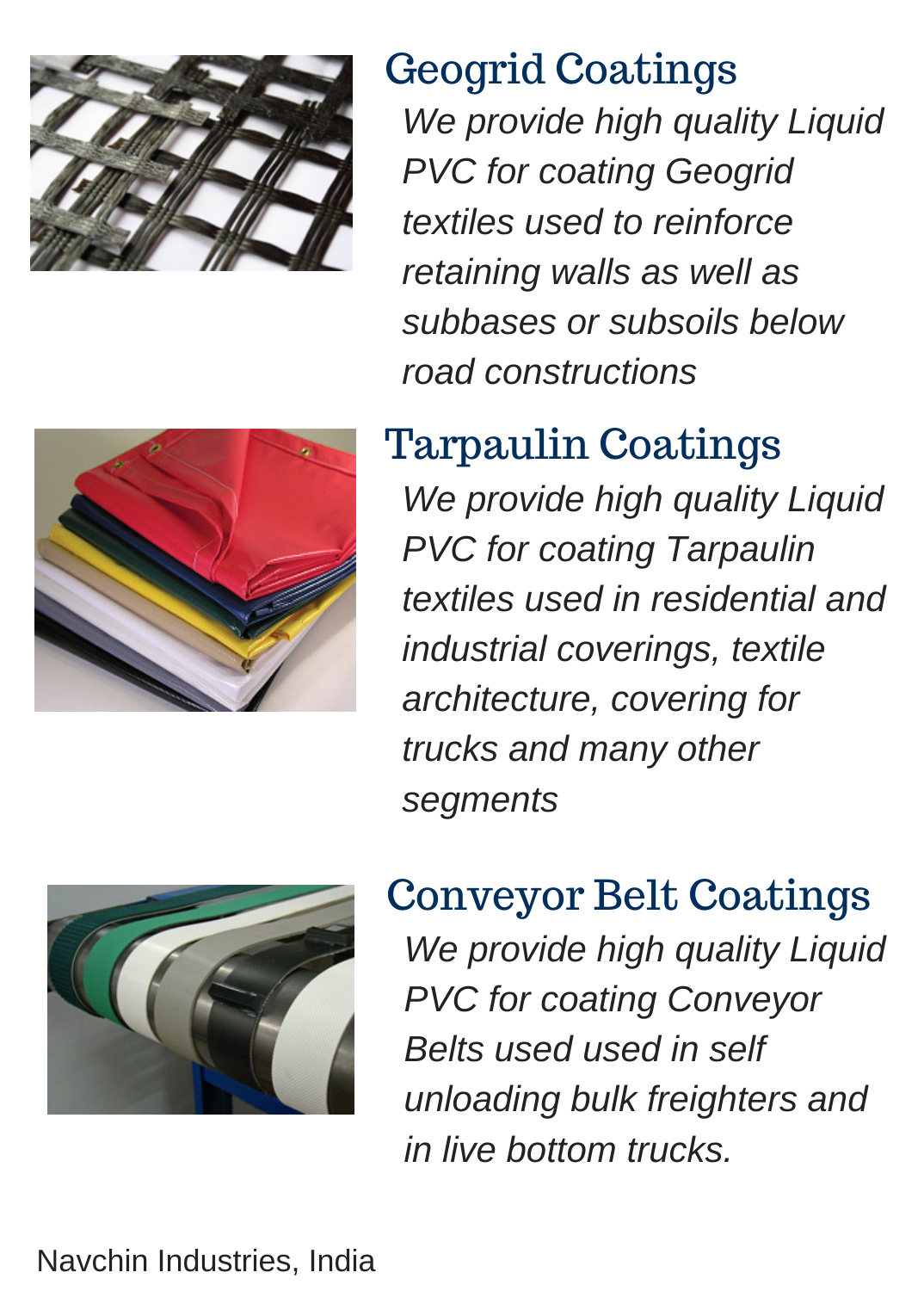

#### Handles

*High quality Liquid PVC in different shades used for handles for various industrial and medical equipments*



## Labels

*High quality Liquid PVC in various shades used for making labels for bags, shoes, etc*



## Pipes & Custom Product *High quality Liquid PVC in various shades used to make pipes, fittings and other custom products.*

Navchin Industries, India